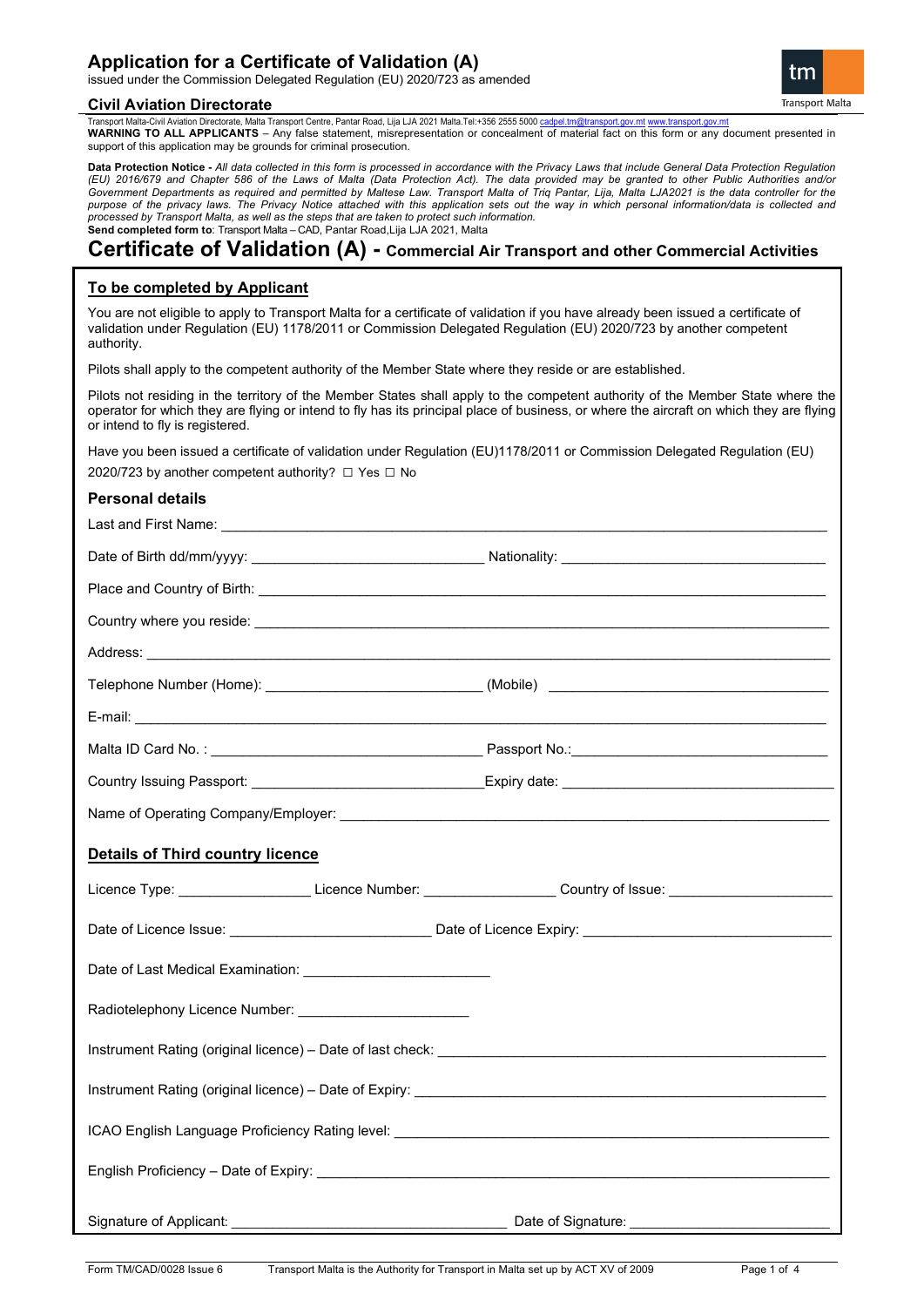Transport Malta-Civil Aviation Directorate, Malta Transport Centre, Pantar Road, Lija LJA 2021 Malta.Tel:+356 2555 5000 <u>cadpel.tm@transport.gov.mt</u> [www.transport.gov.mt](http://www.transport.gov.mt/)

# **Validation Conditions - Total Flying Hours Experience**

| To be completed by Applicant                                                                                                                                                                                                           |                  |                                                         |  |
|----------------------------------------------------------------------------------------------------------------------------------------------------------------------------------------------------------------------------------------|------------------|---------------------------------------------------------|--|
| Tick appropriate box below and complete required information on validation conditions applied for:                                                                                                                                     |                  |                                                         |  |
| Attach copy of pages of logbook to show required experience. Write name, licence number and signature on each page.                                                                                                                    |                  |                                                         |  |
| Commercial air transport in multi-pilot aeroplanes as PIC<br>⊔                                                                                                                                                                         |                  | (Minimum 1500hrs + $ATPL(A)$ )                          |  |
| Commercial air transport in multi-pilot aeroplanes as co-pilot<br>ப                                                                                                                                                                    |                  |                                                         |  |
| Hours as PIC or co-pilot on multi-pilot aeroplanes according to operational requirements: ____________________                                                                                                                         |                  |                                                         |  |
|                                                                                                                                                                                                                                        |                  | (Minimum 1500hrs) (ATPL(A) or CPL(A)/IR* + ATPL theory) |  |
| (*) Attach proof of ICAO ATPL(A) level of theoretical knowledge                                                                                                                                                                        |                  |                                                         |  |
| Commercial air transport in single-pilot aeroplanes as PIC<br>⊔<br>Hours as PIC in commercial air transport since gaining an IR: _____________________________(Minimum 1000hrs + CPL(A)/IR)                                            |                  |                                                         |  |
| Commercial air transport in single-pilot aeroplanes as co-pilot according to the operational requirements.<br>$\Box$                                                                                                                   |                  |                                                         |  |
| Hours as PIC or as co-pilot in single-pilot aeroplanes according to operational requirements: __                                                                                                                                       |                  | (Minimum 1000hrs + $CPL(A)/IR$ )                        |  |
|                                                                                                                                                                                                                                        |                  |                                                         |  |
| Commercial activities in aeroplanes in operations other than commercial air transport                                                                                                                                                  |                  |                                                         |  |
| 1. Hours in aeroplanes other than TMGs:                                                                                                                                                                                                |                  | (Minimum 700hrs + CPL(A))                               |  |
| 2. Hours in the activity role for which validation is sought:                                                                                                                                                                          | (Minimum 200hrs) |                                                         |  |
| 3. Hours in that role in the last 12 months:                                                                                                                                                                                           | (Minimum 50hrs)  |                                                         |  |
| Commercial air transport in single-pilot aeroplanes as PIC in seaplane operations<br>⊔                                                                                                                                                 |                  |                                                         |  |
| 1. Hours as PIC in commercial air transport: _____________________ (Minimum 1500hrs + CPL(A))                                                                                                                                          |                  |                                                         |  |
|                                                                                                                                                                                                                                        |                  |                                                         |  |
| Licence to be Validated details                                                                                                                                                                                                        | Type1            | Type2                                                   |  |
| Type of aircraft<br>1.                                                                                                                                                                                                                 |                  |                                                         |  |
| 2.<br>Date of last licence Proficiency Check<br>(for original licence) on Type                                                                                                                                                         |                  |                                                         |  |
| 3<br>Date of Expiry of type rating on original Licence<br>(Date by which next Licensing Proficiency Check<br>for original licence is required)                                                                                         |                  |                                                         |  |
| Total as pilot-in-command on type<br>4.                                                                                                                                                                                                |                  |                                                         |  |
| PIC on type in last 6 months<br>5.                                                                                                                                                                                                     |                  |                                                         |  |
| Total as co-pilot on type<br>6.                                                                                                                                                                                                        |                  |                                                         |  |
| Co-pilot on type in last 6 months<br>7.                                                                                                                                                                                                |                  |                                                         |  |
|                                                                                                                                                                                                                                        |                  |                                                         |  |
| Signature of Applicant:<br><u> Contract and Contract and Contract and Contract and Contract and Contract and Contract and Contract and Contract and Contract and Contract and Contract and Contract and Contract and Contract and </u> |                  |                                                         |  |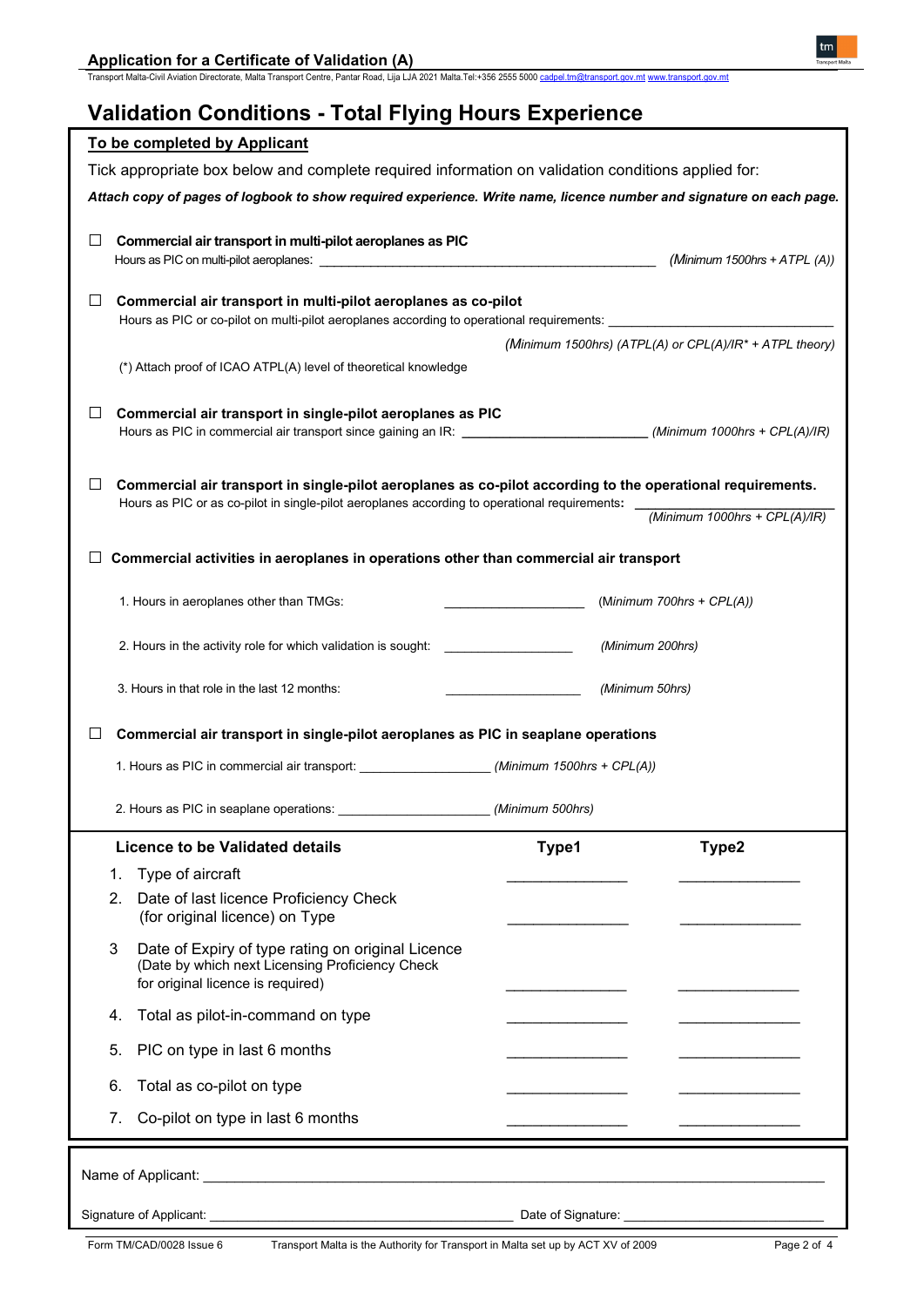| To be completed by operator / employer                                                                                                                                            |                                                                                                                            |  |
|-----------------------------------------------------------------------------------------------------------------------------------------------------------------------------------|----------------------------------------------------------------------------------------------------------------------------|--|
| Last and First Name of Pilot:                                                                                                                                                     |                                                                                                                            |  |
|                                                                                                                                                                                   |                                                                                                                            |  |
| Capacity in which pilot will be employed:                                                                                                                                         |                                                                                                                            |  |
| Purpose for which validation is required:                                                                                                                                         |                                                                                                                            |  |
| Period required:                                                                                                                                                                  | (Maximum 1 year)                                                                                                           |  |
| Type/s of aircraft:                                                                                                                                                               |                                                                                                                            |  |
| Name and Address of Operator / Employer:                                                                                                                                          |                                                                                                                            |  |
| Name of person completing this Section:                                                                                                                                           |                                                                                                                            |  |
| Designation:                                                                                                                                                                      |                                                                                                                            |  |
| Telephone No.:                                                                                                                                                                    |                                                                                                                            |  |
|                                                                                                                                                                                   |                                                                                                                            |  |
|                                                                                                                                                                                   |                                                                                                                            |  |
|                                                                                                                                                                                   |                                                                                                                            |  |
| <b>FOR OFFICE USE</b>                                                                                                                                                             |                                                                                                                            |  |
| <b>SUBMISSION INSTRUCTIONS</b>                                                                                                                                                    |                                                                                                                            |  |
| Send the completed application form to: TRANSPORT MALTA,<br><b>Civil Aviation Directorate,</b><br><b>Personnel Licensing Section,</b><br>Pantar Road,<br>Lija LJA 2021.<br>Malta. |                                                                                                                            |  |
| Documents Required: (Copies may be sent but all original Certificates must be submitted to the Personnel Licensing<br>section before the certificate of validation is collected)  |                                                                                                                            |  |
| <b>Original Third Country Licence</b>                                                                                                                                             |                                                                                                                            |  |
| <b>Original Third Country Medical Certificate</b>                                                                                                                                 |                                                                                                                            |  |
| Logbook                                                                                                                                                                           |                                                                                                                            |  |
| Skill test form covering Part-FCL Type/Class Revalidation requirements.                                                                                                           |                                                                                                                            |  |
| Malta Part-MED Class 1 Medical Certificate                                                                                                                                        |                                                                                                                            |  |
| Passport or Malta ID card                                                                                                                                                         |                                                                                                                            |  |
| Verification of licence by State of License Issue.                                                                                                                                |                                                                                                                            |  |
| Certification of knowledge of operational requirements and Part-FCL                                                                                                               |                                                                                                                            |  |
| Examiner's authorisation (must be in accordance with Part-FCL Subpart K)                                                                                                          |                                                                                                                            |  |
| TM CAD authorisation to examiner to conduct skill test                                                                                                                            |                                                                                                                            |  |
| ⊔                                                                                                                                                                                 | Third Country Certificate of English Language Proficiency if level/date of expiry is not endorsed on third country licence |  |
| TM CAD English Language Proficiency certificate                                                                                                                                   |                                                                                                                            |  |
| FSTD Approval Certificate according to Part-ARA.                                                                                                                                  |                                                                                                                            |  |
| Receipt of payment for the issue of Certificate.                                                                                                                                  |                                                                                                                            |  |
| $\Box$ Licence verification received on date:                                                                                                                                     | □ Verification of licence including details in ICAO Annex 1 Chapter 5 completed, reference checklist F.1120                |  |